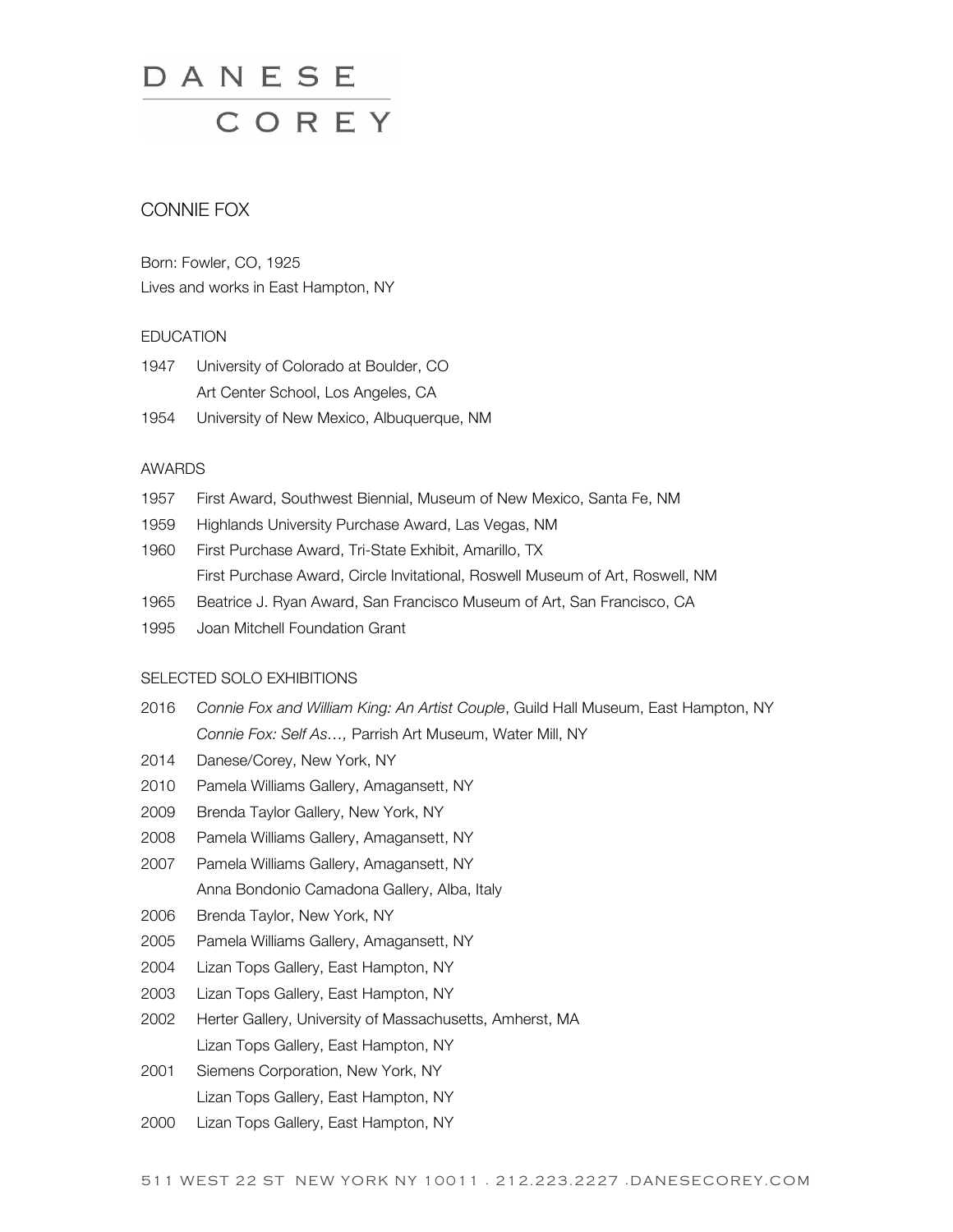Brenda Taylor Gallery, New York, NY Lizan Tops Gallery, New York, NY *William King/Connie Fox*, Lizan Tops Gallery, East Hampton, NY Kendall Campus Art Gallery, Miami-Dade Community College, Miami, FL Brenda Taylor Gallery, New York, NY Hangtough, (with Jan Culbertson), Ashawagh Hall, East Hampton, NY Weatherspoon Gallery, University of North Carolina at Greensboro, NC Focus, The Parrish Art Museum, Southampton, NY Arlene Bujese Gallery, East Hampton, NY Benton Gallery, Southampton, NY Benton Gallery, Southampton, NY Peconic Gallery, Suffolk Community College, Riverhead, NY Vered Gallery, East Hampton, NY Vered Gallery, East Hampton, NY Herter Gallery, University of Massachusetts, Amherst, MA Vered Gallery, East Hampton, NY Ingber Gallery, New York, NY East Hampton Center for Contemporary Art, East Hampton, NY Vered Gallery, East Hampton, NY Ingber Gallery, New York, NY Vered Gallery, East Hampton, NY Ingber Gallery, The Exhibition Space at 112 Greene St, NY, NY 1984 Il Punto Blu, Southampton, NY Southampton College Fine Arts Gallery, Southampton, NY Peter S. Loonam Gallery, Southampton, NY Elaine Benson Gallery, Bridgehampton, NY Louise Himelfarb Gallery, Water Mill, NY Gallery 407, Pittsburgh Plan for Art, Pittsburgh, PA FAR Gallery, New York, NY Associated Artists Gallery, Pittsburgh, PA Elaine Benson Gallery, Bridgehampton, NY Campbell Art Gallery, Sewickley, PA Elaine Benson Gallery, Bridgehampton, NY Rhode Island School of Design, Providence, RI Richmond Museum of Art, Richmond, CA Hansen-Fuller Gallery, San Francisco, CA 1965 Hansen-Fuller Gallery, San Francisco, CA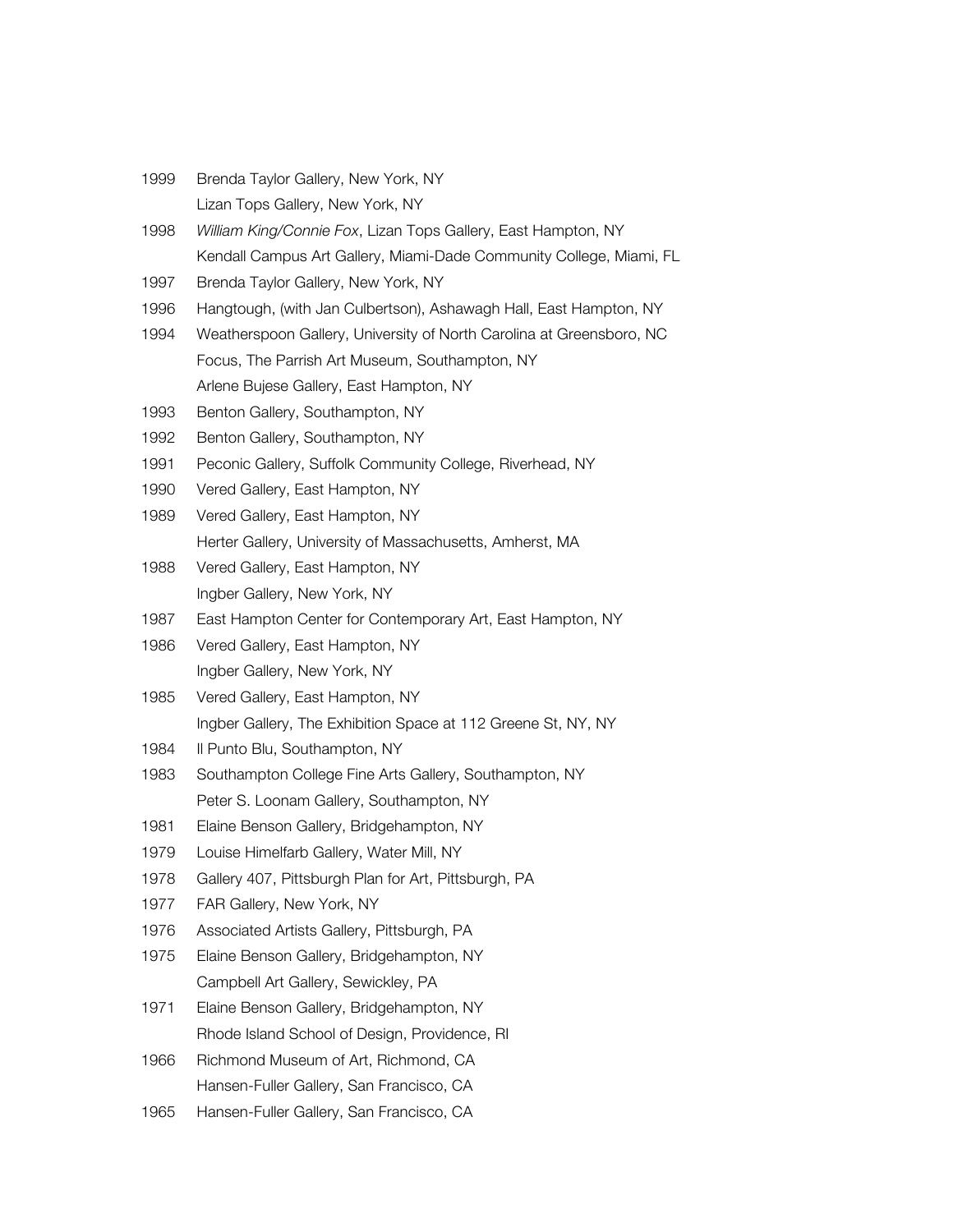- 1964 Hansen-Fuller Gallery, San Francisco, CA University of Nevada, Reno, NV Contemporaries Gallery, Santa Fe, NM
- 1962 Camino Gallery, New York, NY Contemporaries Gallery, Santa Fe, NM
- 1961 Roland de Aenille Gallery, New York, NY
- 1960 Jonson Gallery, University of New Mexico, Albuquerque, NM
- 1959 Museum of New Mexico, Santa Fe, NM University of New Mexico, Albuquerque, NM
- 1958 Jonson Gallery, University of New Mexico, Albuquerque, NM
- 1957 Albuquerque Modern Museum, Albuquerque, NM
- 1955 University of New Mexico, Albuquerque, NM Morris Gallery, New York, NY

# SELECTED GROUP EXHIBITIONS

2018 *Connie Fox, Dimitri Hadzi, Andy Harper, Elmar Vestner*, Danese/Corey Gallery, New York, NY

*A Radical Voice: 23 Women*, Southampton Arts Center, Southampton, NY

- 2015 *Land & Sea,* Danese/Corey Gallery, New York, NY
- 2013 American Academy of Arts and Letters, New York, NY
- 2011 *William King and Connie Fox: Recent Works,* University Gallery, University of Florida, Gainesville, FL
- 1992 *Fantastic Flight,* Lorraine Kessler Gallery, Poughkeepsie, NY *Printmakers of the East End,* Renee Foutouhi Fine Art, East Hampton, NY *Personages*, Benton Gallery, Southampton, NY
- 1991 *Black + White*, Renee Fotouhi Fine Art, East Hampton, NY *Body Body*, Renee Foutouhi Fine Art, East Hampoton, NY
- 1990 *Art on Paper,* Weatherspoon Art Gallery, The University of North Carolina at Greensboro, Greensboro, NC
- 1989 *Albuquerque, '50's,* University of New Mexico Art Museum, Fine Arts Center, Albuquerque, NM
- 1988 *Off the Wall*, Elaine Benson Gallery, Bridgehampton, NY
- 1987 *Ten New Artists*, Hood College, Frederick, MD *20th Annual Springs Invitational,* Ashawagh Hall, East Hampton, NY *Recent Aquisitions,* Brooklyn Museum, Brooklyn, NY
- 1986 *Opening Show*, Benton Gallery, Southampton, NY *The Watercolor Show*, Elaine Benson Gallery, Bridgehampton, NY *The Transforming Landscape*, Women's Caucus for Art National Conference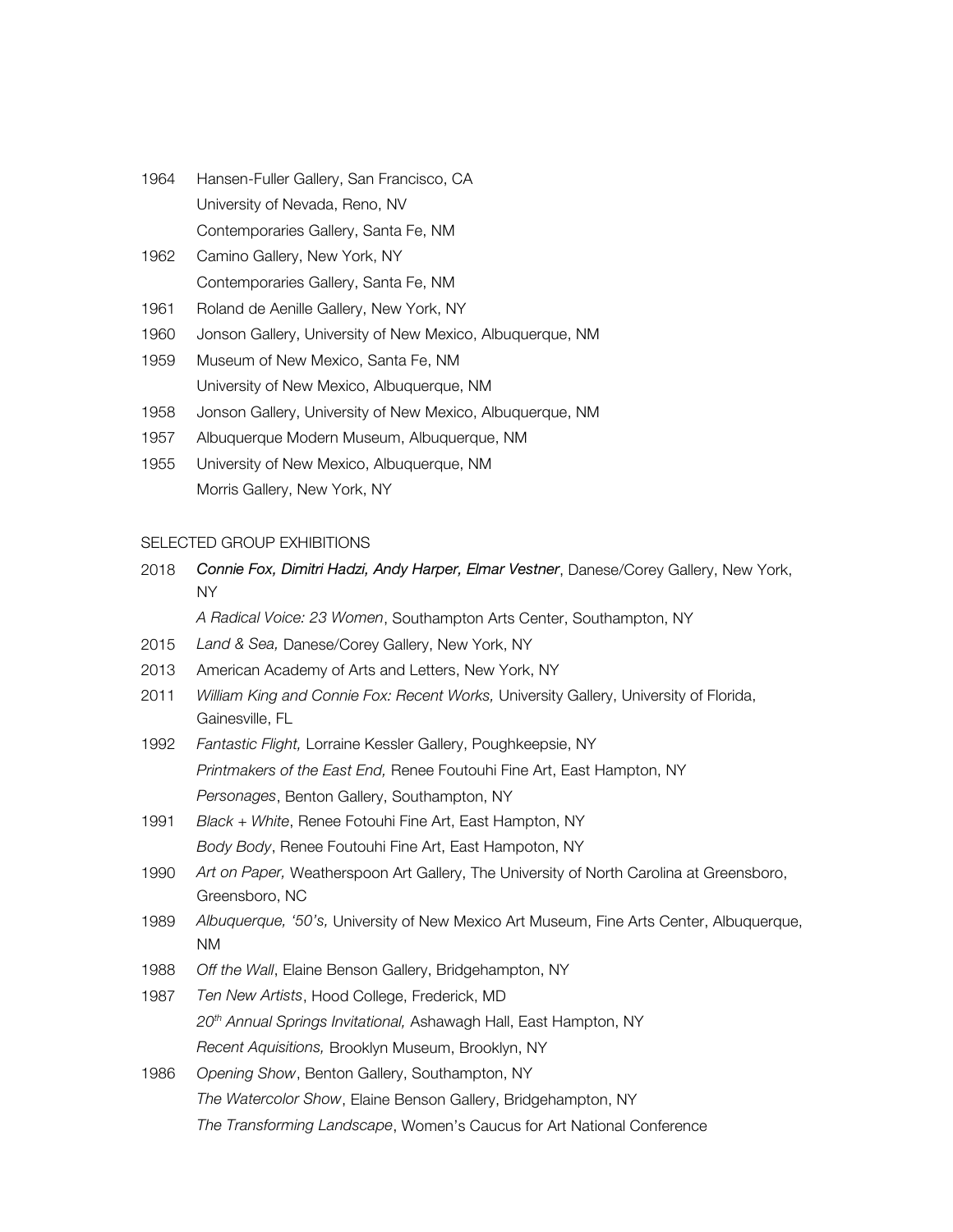*Recent Acquisitions,* Santa Barbara Museum of Art, Santa Barbara, CA *Recent Acquisitions*, Herbert F. Johnson Museum of Art, Cornell University, Ithaca, NY 1985 *Survival of the Fittest*, Ingber Gallery, New York, NY *Hampton Artists,* Arbitrage Gallery, New York, NY *Star Portfolio Show*, Guild Hall Museum, East Hampton, NY *The Gathering of the Avant-Garde: The Lower East Side*, Kenkeleba House, New York, NY 1984 *Invitational Survey of Contemporary Painting and Sculpture,* Lebau Jewish Center, Union, NJ *Alice Baber Show*, Lafayette Museum of Art, Lafayette, IN *Group Show,* Elaine de Kooning, Curator, Bologna/Landi Gallery, East Hampton, NY 1983 Wunsch Arts Center, Glen Cove, NY *Illusion*, Elaine Benson Gallery, Bridgehampton, NY *The Parrish Art Museum Invitational Exhibition*, The Parrish Art Museum, Southampton, NY *Works on Paper,* Armstrong Gallery, New York, NY Bologna/Landi Gallery, East Hampton, NY *Arrivals*, Guild Hall Museum, East Hampton, NY 1982 *Poets and Artists,* Guild Hall, East Hampton, NY *Elaine de Kooning's Inadvertent Collection,* Elaine Benson Gallery, Bridgehampton, NY *Visual Language*, Ashawagh Hall, East Hampton, NY 1981 *Twelve Artists*, Ashawagh Hall, East Hampton, NY *Electroworks*, Tennessee State Museum, Nashville, TN 1980 *The Artists in the Park,* Hirschl and Adler Galleries, New York, NY *Electroworks*, Cooper-Hewitt Museum, New York, NY *Electroworks*, Canadian Centre of Photography and Film, Toronto, Canada *Stone Lithographs*, Loft Gallery, Southampton, NY 1979 *Book Makers: Center for Book Arts,* Elaine Benson Gallery, Bridgehampton, NY *Electroworks*, Museum of International *Photograph*, George Eastman House, Rochester, NY *Pittsburgh Plan for Art,* Pittsburgh, PA 1978 *Pittsburgh Plan for Art,* Pittsburgh, PA 1977 *Painting and Sculpture, 1977*, Indianapolis Museum of Art, Indianapolis, IN 1976 Elaine Benson Gallery, Bridgehampton NY 1975 *Artists Choose Artists*, Brooklyn Museum, Brooklyn, NY 1974 *Associated Artists Annual,* Carnegie Museum, Pittsburgh, PA 1971 *Provinsens Censurerade Kunstudstilling*, Thisted, Denmark *Kunstnereenes Paskeudstilling*, Aarhus, Denmark 1970 *Associated Artists Annual*, Carnegie Museum, Pittsburgh, PA 1969 *Associated Artists Annual*, Carnegie Museum, Pittsburgh, PA 1967 *Richmond Museum of Art Invitational,* Richmond Museum, Richmond, VA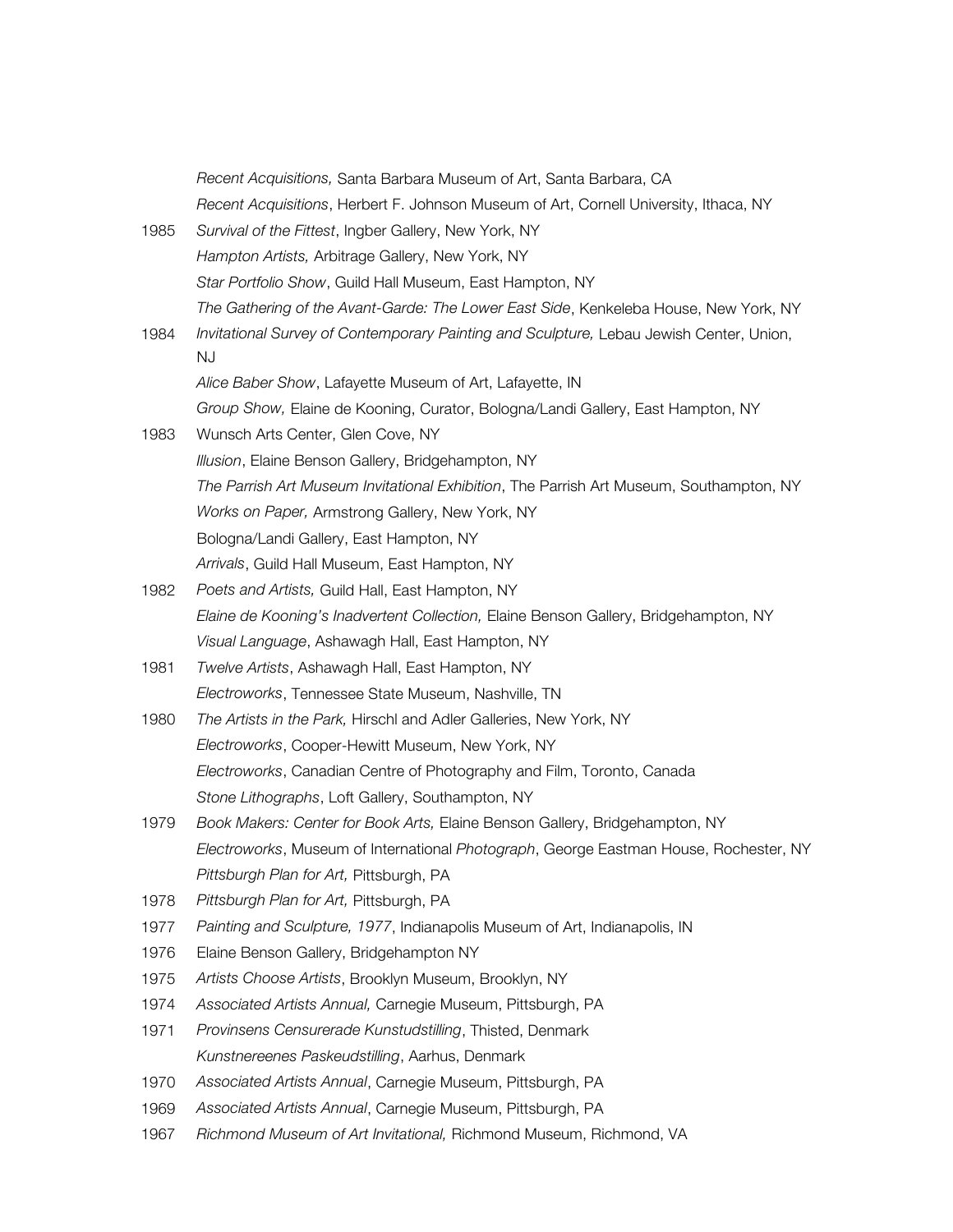- 1966 *Drawings*, San Francisco Art Institute, San Francisco, CA *Richmond Museum of Art Invitational,* Richmond Museum, Richmond, VA
- 1964 *San Francisco Women Artists*, San Francisco Museum of Art, San Francisco, CA *Natural and Supernatural*, San Francisco Art Institute, San Francisco, CA
- 1960 *Albuquerque: USA*, Great Jones Gallery, New York, NY *Tri-State Exhibit*, Amarillo, TX *Circle Invitational,* Roswell Museum of Art, Roswell, NM
- 1958 *Art: USA*, Madison Square Garden, New York, NY
- 1957 *Mid-American Annual,* Kansas City Museum, Kansas City, MO
- 1956 Albuquerque Modern Museum, Albuquerque, NM
- 1955 University of New Mexico, Albuquerque, NM

#### SELECTED BIBLIOGRAPHY

2016 Beckenstein, Joyce. "Your Feet's Too Big: Connie Fox and William King at the Guild Hall, East Hampton," *Artcritical*, December 4, 2016.

Landes, Jennifer. "Love, East Hampton Style," *The East Hampton Star*," November 23, 2016.

Goleas, Janet. "Art Review: Unfolding Joy in Bill King Sculptures, Connie Fox Paintings," *Hamptons Art Hub*, November 7, 2016.

Goleas, Janet. "Talking With: Connie Fox Discusses Elaine de Kooning, Sammy's Beach and Working Within a Triangle*," Hamptons Art Hub*, March 4, 2016.

Segal, Mark. Fox, Gama, and Morris in Three Solo Shows at the Parrish, *The East Hampton Star,* March 10, 2016.

Hinkle, Annette. "Connie Fox's Reflection of the Artists…and Writer," *Sagharbor Online*, March 9, 2016.

2014 Segal, Mark. "Key Links in the East End Art Chain," *The East Hampton Star,* December 9, 2014.

Kuspit, Donald. "Connie Fox at Danese/Corey," *Artforum*, Summer 2014.

Weiss, Marion Wolberg. "Connie Fox and Bill King: Where Living and Art Coexist," *The East Hampton Press and The Southampton Press,* May 18, 2014.

Beckenstein, Joyce. "Artseen: Connie Fox: Sammy's Beach," *The Brooklyn Rail,* May 6, 2014.

Landes, Jennifer. "Connie Fox on Sammy's Beach." *The East Hampton Star*, April 15, 2014. Cohen, David. "Sainte Victoire on the South Fork: Connie Fox and Sammy's Beach," *Artcritical*, April 12, 2014.

- 2013 Beckenstein, Joyce. "Connie Fox: Reckoning with Rectangles," *Women's Art Journal*, Spring/Summer 2013.
- 2010 Goleas, Janet. "Connie Fox," *East Hampton Star*, July 22, 2010.
- 2005 Ernst, Eric. "Works by Fox Reflect the Essence of Abstraction*," Southampton Press*, July 28,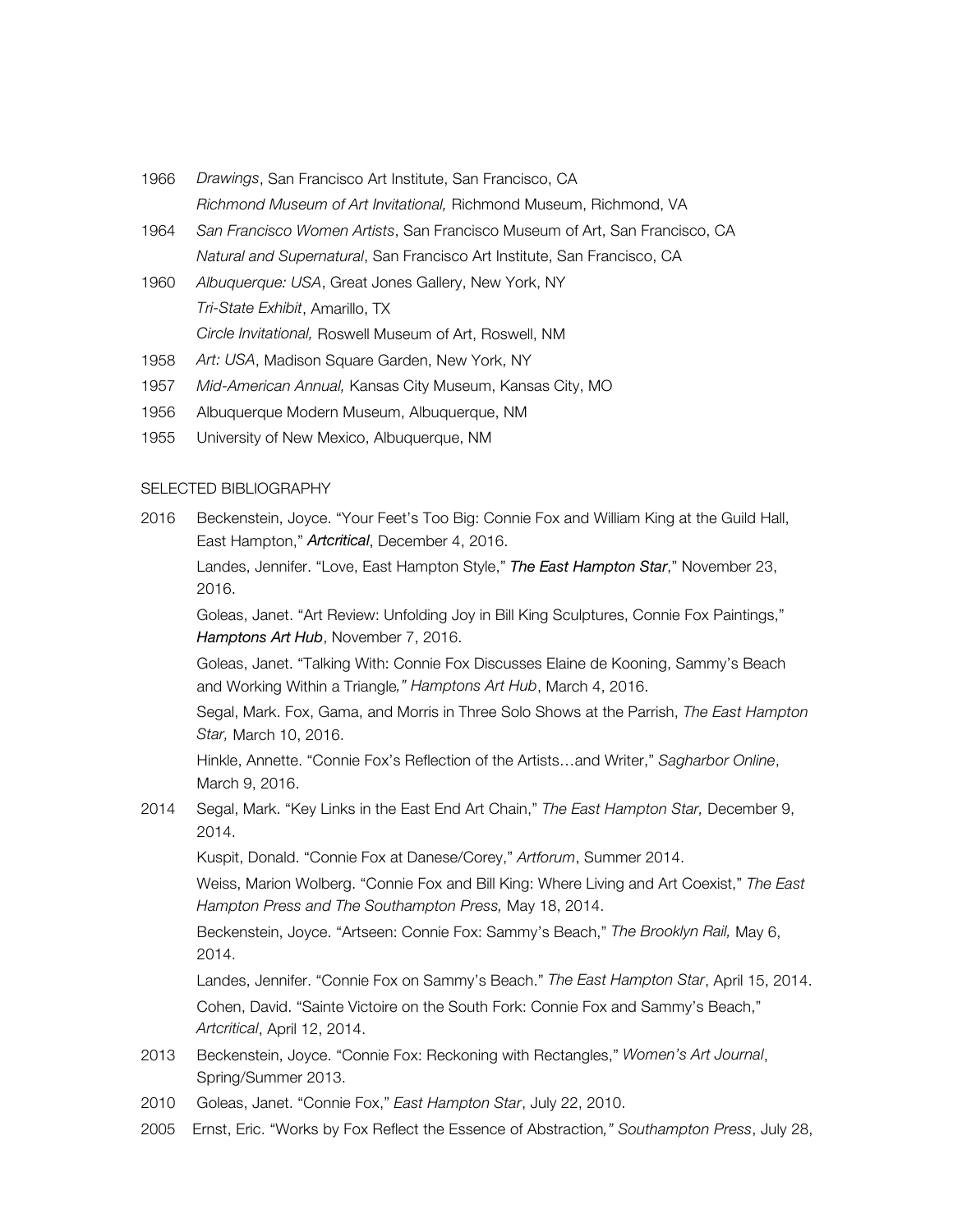2005.

- 1996 Slivka, Rose C.S. "From the Studio," *East Hampton Star,* January 1996. Weiss, Marion Wolberg. "Art Commentary," *Dan's Papers,* June 7, 1996. Slivka, Rose C.S., "From the Studio," *East Hampton Star,* September 26, 1996.
- 1995 Weiss, Marion Wolberg. "Connie Fox at Parrish and Arlene Bujese," *Dan's Papers,* October 21, 1995.
	- Weiss, Marion Wolberg. "Honoring the Artist, Connie Fox," *Dan's Papers,* August 11, 1995.
- 1994 Braff, Phyllis. "Focus: Connie Fox," T*he New York Times*, October 23, 1994. Cross, Jennifer. "Focus: Connie Fox," *Southampton Press*, October 13, 1994. Slivka, Rose C.S., "From the Studio," *East Hampton Star,* October 20, 1994.
- 1993 "Focus: Connie Fox," *The Parrish Art Museum News,* September/November 1993.
- 1992 Slivka, Rose C.S. "From the Studio,"*East Hampton Star,* May 7, 1992. Braff, Phyllis. "Review," *The New York Times,* November 15, 1992.
- 1990 Sica, Connie. "Complexity of Form," *Sag Harbor Express*, October 4, 1990. Giambruni, Helen. "Connie Fox: Drawing on the Confluence of Different Forces," *Southampton Press*, October 18, 1990.

Slivka, Rose C.S. "From the Studio," *East Hampton Star,* October 18, 1990.

- 1989 Longshore, Lydia. "Kiss Me," *Hamptons Magazine*, June 9, 1989. Wallach, Amei. "Inspired Madness Reigns in East Hampton," *Newsday*, June 16, 1989. Slivka, Rose C.S. "From the Studio," *East Hampton Star,* June 22, 1989. Henry, Gerrit. "Connie Fox at Ingber," *Art in America*, October 1989.
- 1988 "Review of Connie Fox On Art," *East Hampton Star,* August 4, 1988. Ernst, Eric. "Portrait of an Artist of the Composite," *East Hampton Star*, August 14, 1988. Russo, Alexander. "Master Class Offers Exhibition," *Southampton Press*, August 25, 1988.
- 1987 Wallach, Amei. "Connie Fox Show: Impudent, Tough," *Newsday*, April 30, 1987. "At the Galleries," *East Hampton Star*, July 9, 1987. Le Sueur, Joe. "Art and Theatre," *East Hampton Star*, July 16, 1987. Slivka, Rose C.S., "From the Studio," *East Hampton Star,* July 23, 1987.
- 1986 Zimmer, William. "Weekend," *The New York Times,* September 19, 1986.
- 1985 Slivka, Rose. "Connie Fox at 112 Green Street," *Arts Magazine*. May 1985.
- 1984 Braff, Phyllis. "From the Studio," *East Hampton Star.* July 5, 1984. Braff, Phyllis. "From the Studio," *East Hampton Star.* January 18, 1984.
- 1983 "Connie Fox: Master Workshop," *Newsday*, August 11, 1983.
- 1978 Miller, Donald. "Review," *Pittsburgh Post-Gazette.* December 4, 1978. Miller, Donald. "Color Copy Machine Turns Printing To Art," *Pittsburgh Post-Gazette,* 1978.
- 1966 "Reviews," *Artforum*, February 1966. "Artists Showing in Richmond," *ArtNews*, February 1966. "Artists Showing in Richmond," *Sunday Times-Herald*, February 20, 1966.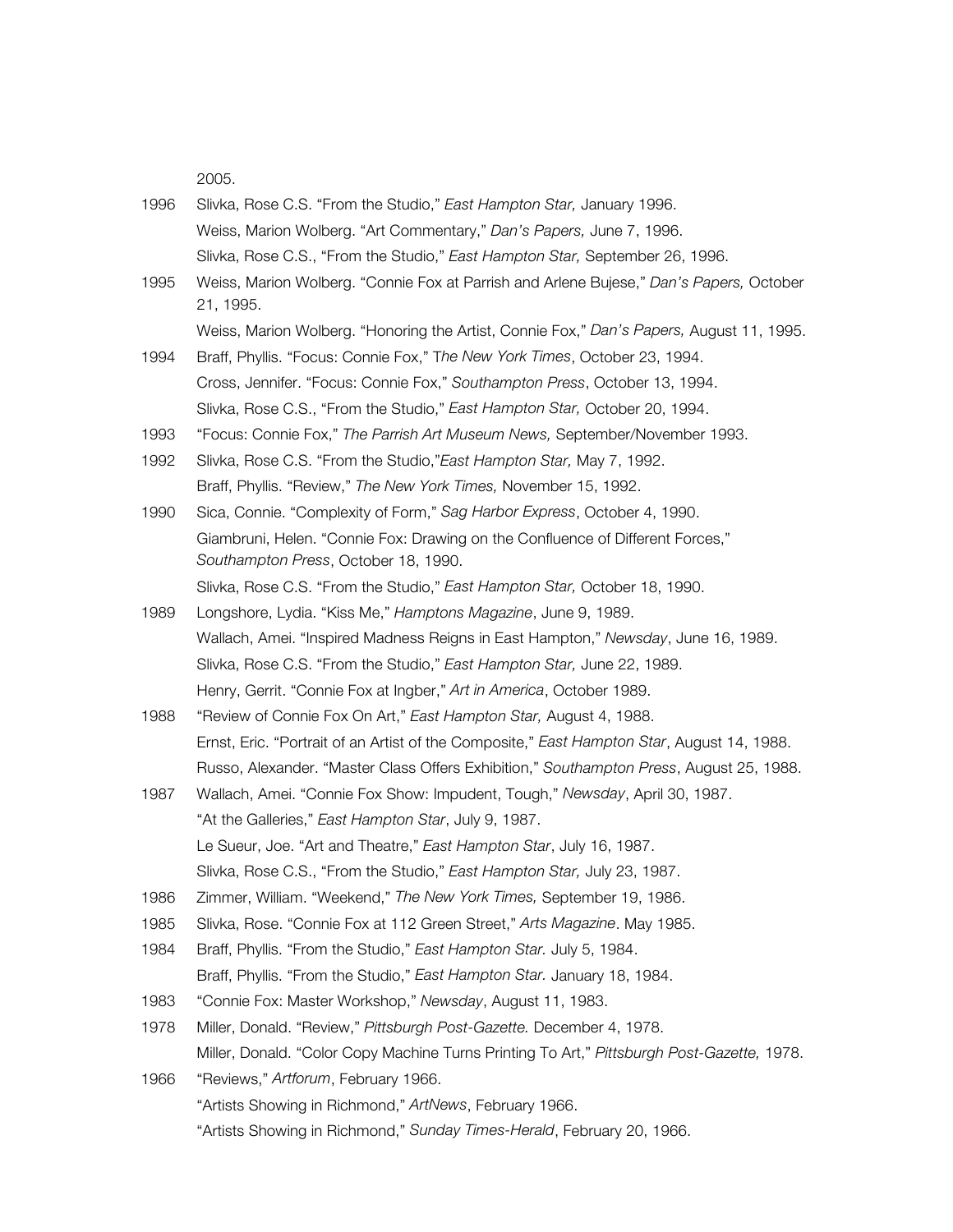- 1965 Anthony, Mary Lou. "News from Nevada," *Westart*, February 1965. Wallace, Dean. "Bronze Planes, Fine Drawings," *San Francisco Chronicle,* June 25, 1965.
- 1964 "Reviews" *Albuquerque Tribune,* April 9, 1964. "Reviews" *Albuquerque Journal,* August 8, 1964.
- 1962 "Reviews," *Arts Magazine*, 1962.
- 1961 "Reviews and Previews" *ArtNews*, December 1961. de Kooning, Elaine. "Regional Accent New Mexico," *Art in America* #4, 1961.